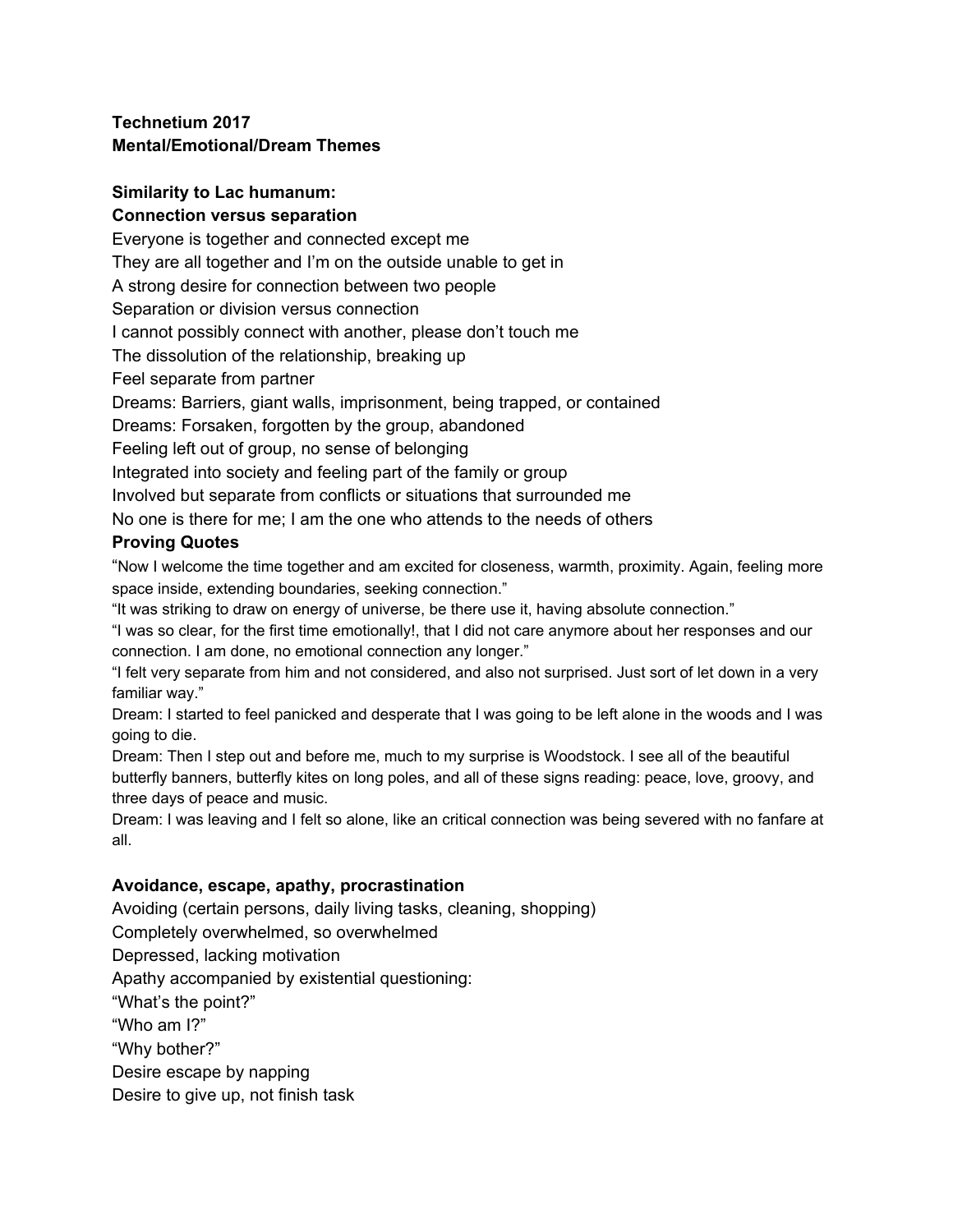### Desire to cancel all commitments

Feeling of being blocked, experiencing obstacles on the path, unable to get things done Forcing myself to do something I cannot stand to do

Hypersensitive, to all external impressions

Procrastination, chronic

Wasting time, watching television (whole series, binging)

### **Proving Quotes**

" I have this need to go out shopping - for clothes, home decor, etc. It's a way to avoid time I should be spending in my office working on this project but it also feels like a desire for alone, independence." Dream: I would bolt, run, if I needed to, run away so fast to avoid this.

Dream: I felt desperate for a way out and wanted to bolt out of there, to run so fast away. But I had put myself in that position, so I just needed to do it and suffer the consequences of my choices.

Dream: They were hemming me in and I wanted to bolt, to run away.

Mind: Sitting here staring. I could just sit here and stare for another hour.

Mind: If something needs to be done, it gets done quick [opposite]

# **Shame, humiliation, fear of doing the wrong thing**

Apologizing to people around me for my behavior

Ashamed: hanging head in shame

Embarrassment, humiliation

Fear of making mistakes, doing the wrong thing

Fear of being punished for being human

Feeling inadequate, less-than, worthless, unworthy

Feeling I've said too much, regret

Dream: The bowel movement was three creatures; one was a sardine fish, 6" long and was swimming around in the toilet. The second creature was some kind of swimming creature that had an under belly that was whitish in color and ridged, almost like armor. The last creature was a grayish brown bug like thing, kind of crawling and swimming around. My feeling in the dream was horror and shock at seeing these creatures that had come out of my body. I had a sense of shame…

Dream: Dream that I am a guest at someone's home. I have diarrhea, worried about the toilet overflowing or plugging, it stinks and I am embarrassed. Voice in dream telling me everyone stinks sometimes. Dream: I am relieved she is alive, and also mortified at my cold-hearted behavior. I think, "Who just steps on people like that!?" I was so consumed by my urgent need to pee I did not even consider checking to see if she was okay.

Dream: I have forgotten to wear shoes and socks! I am barefoot! I then immediately feel completely mortified and embarrassed, and I think, "What is everyone going to think of me!?

Dream: The feeling is that I just cannot accept that someone would want to help me just for the sake of helping me, and for the sake of kindness. I strongly feel I don't deserve it. I really feel terrible about myself, like trash, like garbage, unworthy of receiving kindness.

# **Similarity to Plutonium nitricum**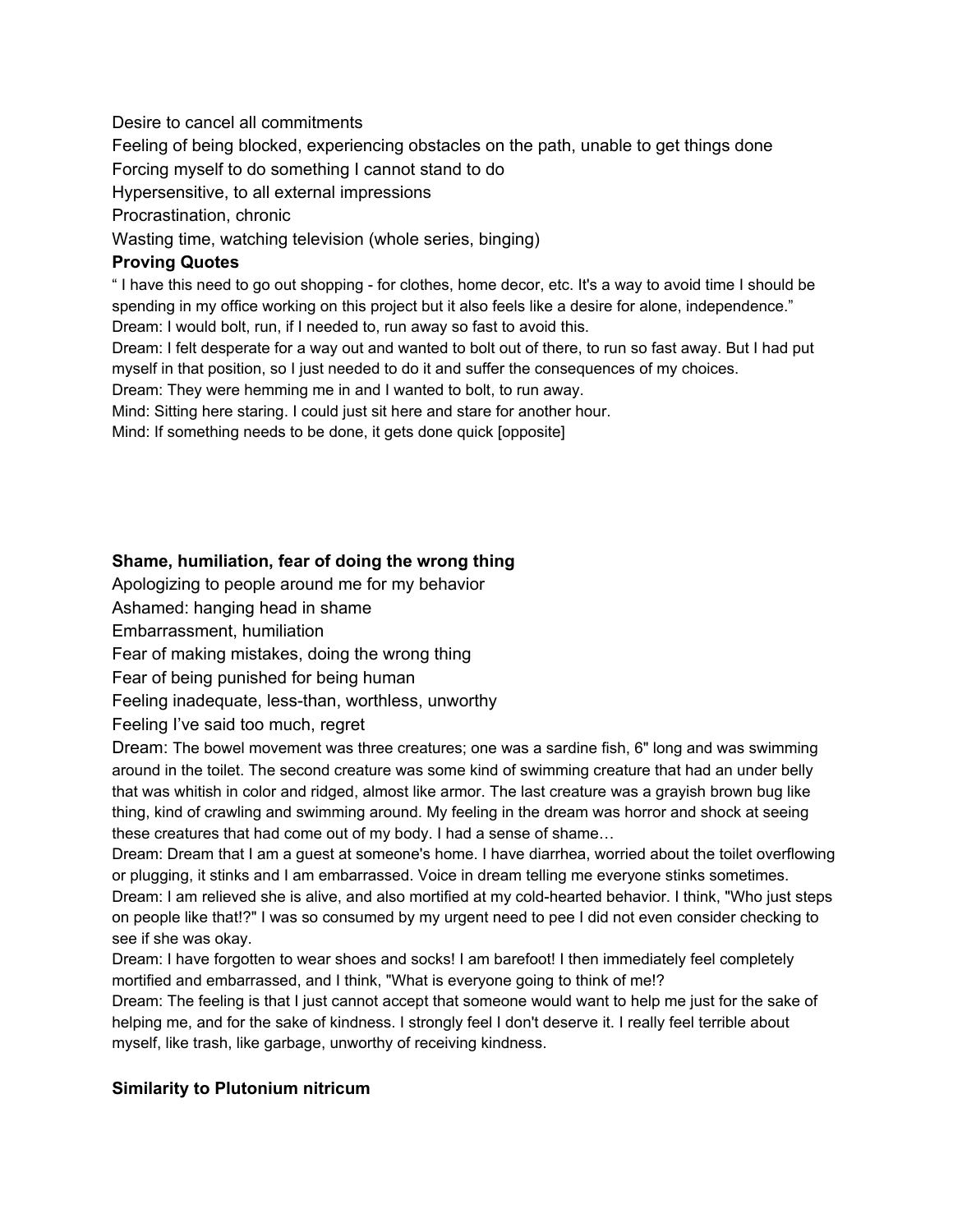# **Light versus heavy**

Delusion: As if mind floating off outside and around the right side of head (opposite of heaviness)

Delusion: Head will be chopped off

Dream: Legs heavy as lead

Sensation of a veil or hood pulled over my head

Heavy, anxious, claustrophobic, closing in sensation

Heavy, as if in a fixed position, cannot move, glued

Heavy weight pulling me toward the earth

Weighed down with the burdens of life and sense of responsibility

Mind: Feel legs are grabbed at ankles and just pulled down. Feel like stuck into chair. So heavy I don't think could get oo chair. Feel mostly in Lower back, butt and legs. Very strong. As if I couldn't move them at all. Fixed in position. Not afraid of being pulled anywhere, just feel glued to the area, yet a force pulling me down, no fear that going to be pulled anywhere, tremendous weight. Like I couldn't move if I tried, weight is down.

Mind: Top not as heavy, more of a force pull me down.

Mind: Feel, since night we took substance, progressively more buoyant in my mind... This is very helpful for me as I have felt quite heavy in my mind

### **Calm even in danger, stress, and difficulty**

A sense of calm or calmness, or tranquility, when dealing with danger or difficult situations A sense that "all is right with the world" even in the face of plans or events, or even the world falling apart

Empty headspace, feeling of calmness even in heated situations

Feeling at ease and calm with company, especially in crowds or large groups of people Finding the ability to ask for help when needed versus complete isolation, abandonment, or forsakenness

Remaining grounded during increased stress

Seeing a task that needs to be accomplished

Dream: Dream that my cat was dead in the bathtub. It was a very dreamy dream. I wasn't sure if he was dead. He was swirling in the tub. It felt dreamy, surreal. It was a cat that has already passed in my life. I wasn't sad, it didn't seem real.

Dream: Danger never quite catches me. Elude it, yet don't feel in danger. Carefree attitude.

Dream: It was scary when the bull came running toward me, but I always escaped. I had to be on guard as the animal was perceived to be dangerous, but felt safe each time the bull didn't get me.

Dream: dreamt I was having an affair with a married man and we were at his house when his wife came home. She didn't really even respond, talk, get upset.

Mind: Calm in the middle of chaos

### **Mutilation, dissection, and examination; being observed or scanned**

Delusions: Mutilated (being sliced from head to pelvis, skin laid open, for all to see)

Dreams: Laboratory and dissecting, being cut open, mutilated

Dreams: "1000 straight pins holding me flat to the surface without pain."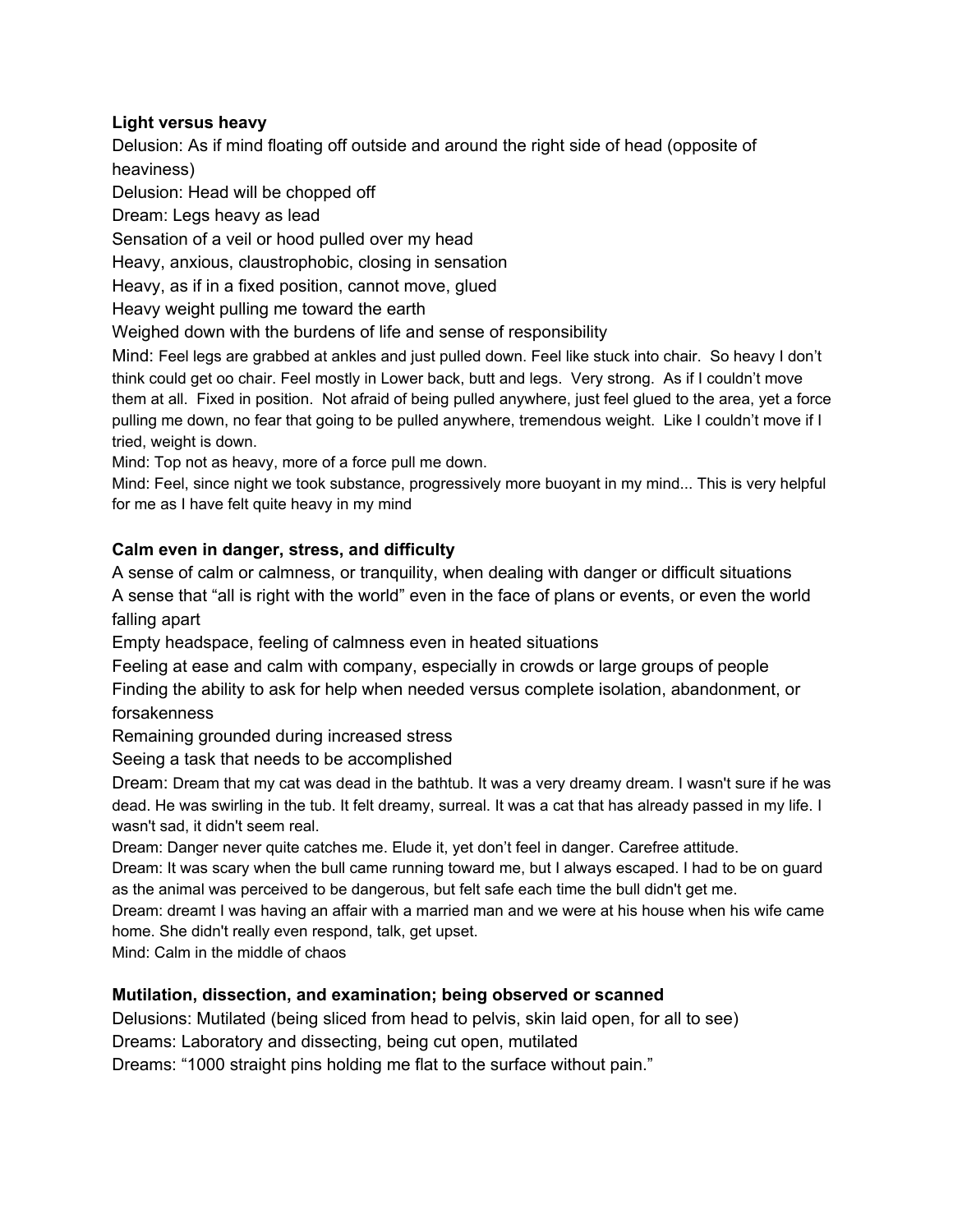Dream: (1402) I was in a laboratory, middle of the day, bright lights, I was alone, dissecting a chipmunk. The chipmunk had both hands and feet tied spread eagle to a wooden frame, and the frame was standing upright on the table. I had a scalpel and was making a vertical incision from the chin directly down the middle to the pelvis. I was highly interested, curious and focused on discovering what lay inside the chipmunk.

Dream: under the skin of my forehead my frontal bones were showing a divot. They looked as if they were separating in the center back to how they are before they fuse.

Dream: Dream last night "1000 straight pins holding me flat to the surface without pain." No emotion. Feeling of held down by pins, couldn't move or get up to urinate

Dream: I was experiencing a fear and simultaneously a knowingness that I was going to be stabbed in the back, literally and figuratively.

Dream: A beautiful blond woman that looked like Michelle Pfeiffer in a short flowered gown and soft blue open robe went into a bathroom everyday and was hit with a bright shiny frying pan or fists by a dark haired person (a man?) whose features I couldn't distinguish.

Dream: I need surgery, she is going to remove my ovary… I had to have open heart surgery, it was all automated with this robot machine

Dream: This theme of snipers keeps coming up. People talking about snipers, my kid suddenly playing "sniper," news on radio about a sniper. Awful, awful notion of a person as a killing machine. Honing a skill so well, only to use it for murder.

Mind: Feel like symbolically head may be chopped off.

### **Fear, anxiety, pursued**

Hands shaking, trembling with fear and anxiety

Feeling as if someone is behind me, fear increase

Feeling as if someone is on the other side of a door, fear increased

Dream: I fall behind group, pursued by criminals, by a monster, by police

Dream: I was experiencing a fear and simultaneously a knowingness that I was going to be stabbed in the back, literally and figuratively.

Dream: in the dream he was coming towards me and it was clear he was going to hurt me, rape me, maybe kill me. I could feel my face freezing into a grimace of terror so unmoveable that I could not move my mouth to make words.

Mind: feeling there was someone behind me again, was scared, danger and put covers over my back.

#### **Different worlds**

Undulating perceptions

Delusions: She is in a different world, a parallel world

Portals between worlds

Dreams: Senses blown to oblivion, explosions

Dream: In my mind's eye, I see ultra-modern buildings, skyscrapers and homes of the future. They are metallic gray, white, and iridescent greenish in color. Somehow they compliment and blend into the sky and earth.

#### **Similarity to Carcinosin**

**Obstacles, effort, perseverance, accomplishments**

Feeling unaccomplished becomes accomplishments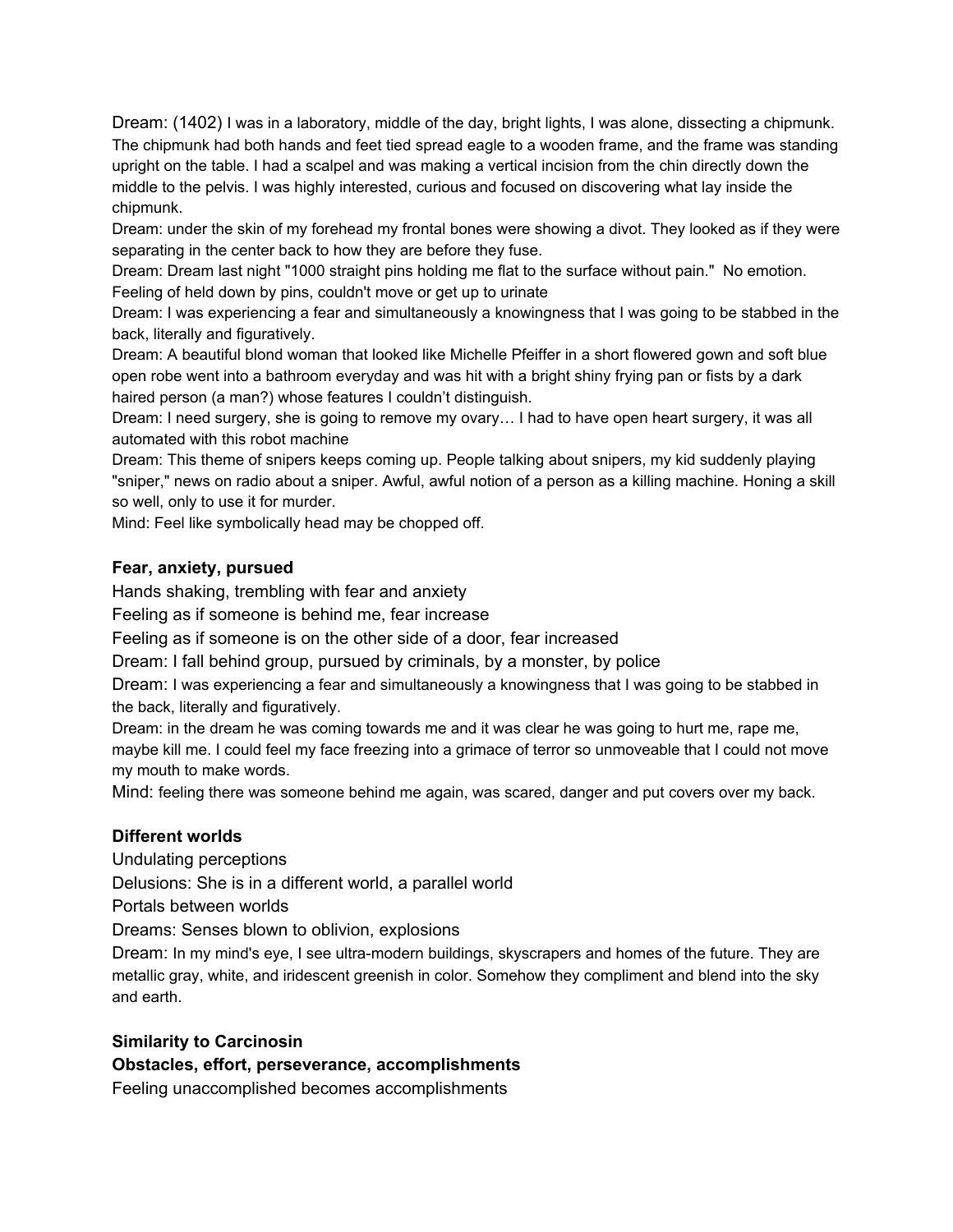Great effort and constant struggle to effortlessness, the solutions were there all along Having the newfound power or belief in myself to do something that I've always wanted to do before but haven't been able to until now

Indecision, quickness in decision-making, decisiveness

Obstacles, blocks at every turn versus everything falling into place

Unable to persevere to accomplish her task becomes industriousness, organization and the capacity to accomplish difficult work.

Want of confidence becomes confident and then overconfident, audacious, and temerity Dreams: Left alone with a serious task at hand and obstacles on her path

Dream: (1401) I feel stuck in my life as a result of past actions.

Dream: I was standing on the tippy-top of a mountain and emphatically declaring, "I am the one who excels!! I am the one who achieves!! I am the one who does everything better than everyone!! I am!! I am!!"

Dream: I felt completely thwarted, my efforts to achieve were being completely blocked. Despite feeling all of this inside, I still did not say anything to anyone about it.

Dream: Dream of a sink about to overflow; it's filling with water, soapy bubbles, it's nearing the edge and about to overflow. I rush toward it and turn it off just in time. Feeling was very anxious, worried, too much going on, can't handle it.

Dream: I have to thoroughly prove myself to people first in order to receive help and caring."

# **Confusion, mistakes, forgetfulness**

Confusion to clarity, "fuzzy mind"

Forgetfulness

Making mistakes in calculations, time and dates

**Miscommunications** 

Missing appointments

Dream: (1401) I felt disappointed because I could not crack the code.

Dream: Like all of my senses had been blown to oblivion by how rapidly everything had just happened. Dream: how did i get in this situation? There was confusion about what was happening and what I was about to do

Dream: Trying to converse, words wouldn't come out. Words are all garbled. In line at grocery store or at bank. Couldn't talk. Mouth was moving though. As if mouth was filled with marbles, making unintelligible sounds but not words. Frustrated feeling. People were helpful and thoughtful, "Take your time," and "You'll get through this, you'll get your words out!"

Mind: In the bigger picture there is clarity but details get forgotten.

# **Suppression versus expression**

An intense desire to "get something out" to express myself; ailments from suppression Awareness of something is inside that needs to be spewed out Discovering the ability to speak freely about my feelings; I am usually reserved I have lost my voice becomes finding my voice Speaking up after a lifetime of having kept my mouth shut A lessening of concern of others' opinions "What do I think?"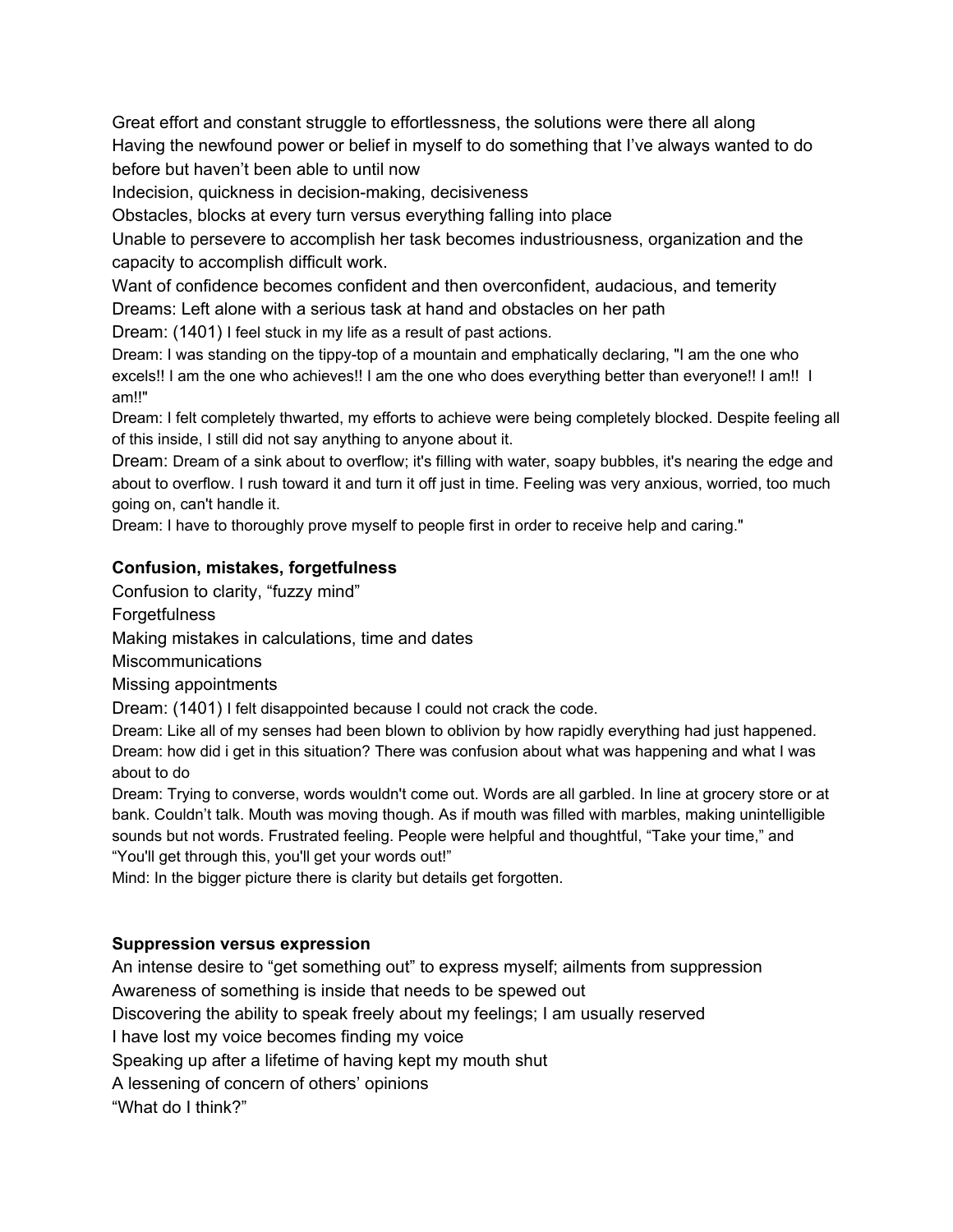"What is good for me?"

Dream: I felt completely thwarted, my efforts to achieve were being completely blocked. Despite feeling all of this inside, I still did not say anything to anyone about it.

Dream: I think, "To hell with it!" and I strip off my clothes and run naked into the crowd. I felt absolute freedom.

Dream: A transgender person putting on makeup in a mirror, I'm watching them do this, "Normal is overrated," they tell me.

Mind: "You are somebody! Be proud, don't allow this!" This feels better, from strength. "You can't do that to me!?" I am strong, I can persevere.

Mind: We were all nude around each other growing up. Parents, siblings. It was normal.

### **Boundaryless and powerless**

Boundarylessness versus shutting out the world

Feeling drained by other people's' energies becomes no longer taking on other people's energy Powerlessness, to all powerful, superhuman, all-accomplishing industriousness

Dream: I am high in the air surrounded by a lightning storm. I feel the winds flowing around me and through me I feel empowered. I am high above the earth in this swirl of clouds and storm. I can see the earth far, far below. I feel empowered and so very alive.

Mind: Boundaries are very clear. Normally feel other people's feeling and try to accommodate them, or accommodate what I perceive they need. Now they are not bothering me, I am not taking care of them anymore.

### **Frenetic rushing**

Busyness, to an extreme Chaos Frenetic activity, moving and working at lightning speed Thoughts rushing, zooming Mind: Need to doodle. My hand needs to be busy. There's an intensity to it. Mind: I have a strong desire to dance today.

# **Nostalgia, past history, and the deceased**

Nostalgia and yearning: Strong connections to the events and people of the past, long dead Music and songs from the past

TV: Drawn to or strong aversion to television (the media of the past)

Themes of World War II - particularly people who survived or helped to win the war Visions of saints, messages from the deceased

# **Women**

Women's groups

Women as leaders: Saint Genevieve, Saint Joan of Arc, Marie Curie, and Wonder Dream: I have received an offer for me to work as a laboratory assistant at the newly opening laboratory for Madame Marie Curie, the Institute of Radium! I can barely contain myself!! This is the opportunity of a lifetime! I cannot wait to write a letter of acceptance for this position. She has won a Nobel Prize and I may be directly assisting her and her efforts.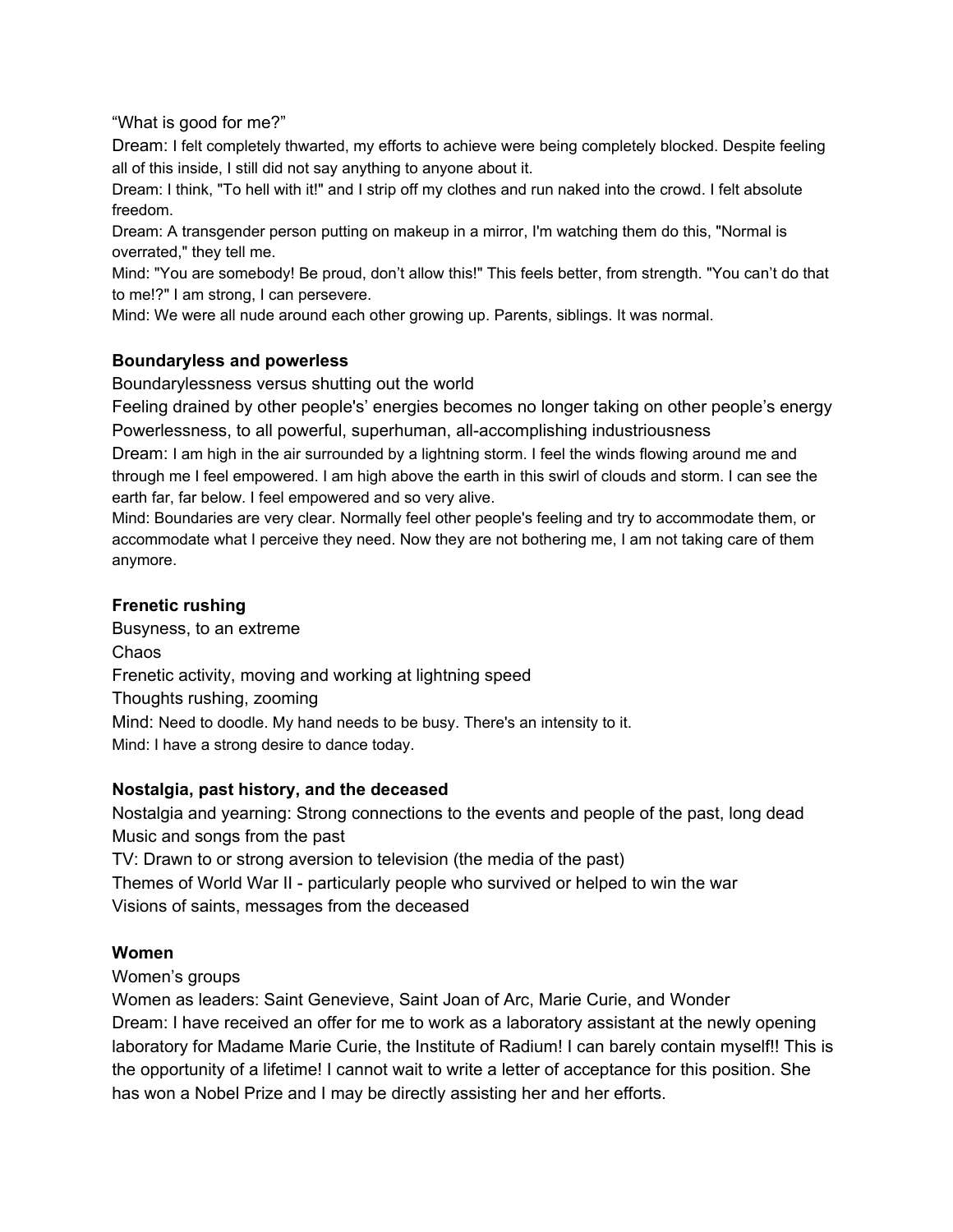Dream: I look a bit closer, and there on the floor in front of the toilet is a female college student lying, covered in the heaps of toliet paper and urine. She looks dead. I am horrified to see this, as well as realizing that students have been passing by all day and no one has noticed her or helped her. Mind: I am thinking of the upcoming Wonder Woman film; I keep seeing the images of her bracelets and bullets striking them, lightning or electricity jettisoning off of them. Power and might; however, feminine might. Wonder Woman featured prominently in my 1970s childhood. She is a clear representation of a goddess to me.

Mind: I would've loved for a demigoddess to appear to rescue me from my bullies!

### **The search for identity**

Confusion of identity

Confusion of sexual identity

Dreams about identity

Dream: I have always struggled with figuring out my identity

Dream: A transgender person putting on makeup in a mirror, I'm watching them do this, "Normal is overrated," they tell me.

# **Highlights from the Proving - Key Physical Conditions Addressed:**

**Vertigo**: Bed, seems to be turning, Nausea, Vomiting.

**Head**: Eruptions; Expanded sensation; Fullness with vertigo; Hair, brushing agg.; Hair, greasy; **Heat**, Heat with sensation as if a hot iron around the head; Heaviness; Pains, numerous; Pulled back sensation; Sensitiveness; Shaking; Tingling; Water, sensation as of.

**Eye**: Crusty, margin of lids; Detachment of retina; Discharges, burning; Discoloration, red; Discoloration, margin of lids, red; Dryness; Heat in; Heaviness; Itching; Lachrymation; Pains, numerous; Photophobia; Right sided; Swellings, numerous; Tension; Unsteady look; Water, sensation as of.

**Vision**: Blurred; Foggy; Loss of vision, night.

**Nose**: Congestion; Coryza; Epistaxis; Odors, real and imaginary; Pains, numerous; Smell, diminished; Sneezing; Ulcers - nostrils.

**Face**: Clenched jaw; Congestion; Cracked, corners of mouth; Discoloration, red; Drooping, lips sensation of; Eruptions, numerous; Heavy feeling; Pains, sinuses; Right sided; Swelling. **Mouth**: Biting, cheeks; Dryness; Eruptions, numerous; Pains, numerous; Smoking, agg.; Swelling, tongues, sensation as if; Taste diminished; Tongue, burnt as if; Ulcers, numerous. **Throat**: Lump sensation, as if a block or lump.

**Back**: Heat, spine; Pains, numerous; Shocks, electric like; Stiffness; Tension.

**Extremities**: Awkwardness, dropping things; Coldness, feet; Cracking in joints; Cramps, numerous; Dryness; Eruptions, numerous; Pains, numerous; Restlessness; Tension; Tottering gait; Wooden sensation.

**Sleep**: Deep; Disturbed; Falling asleep; Sleeplessness; Unrefreshing; Waking.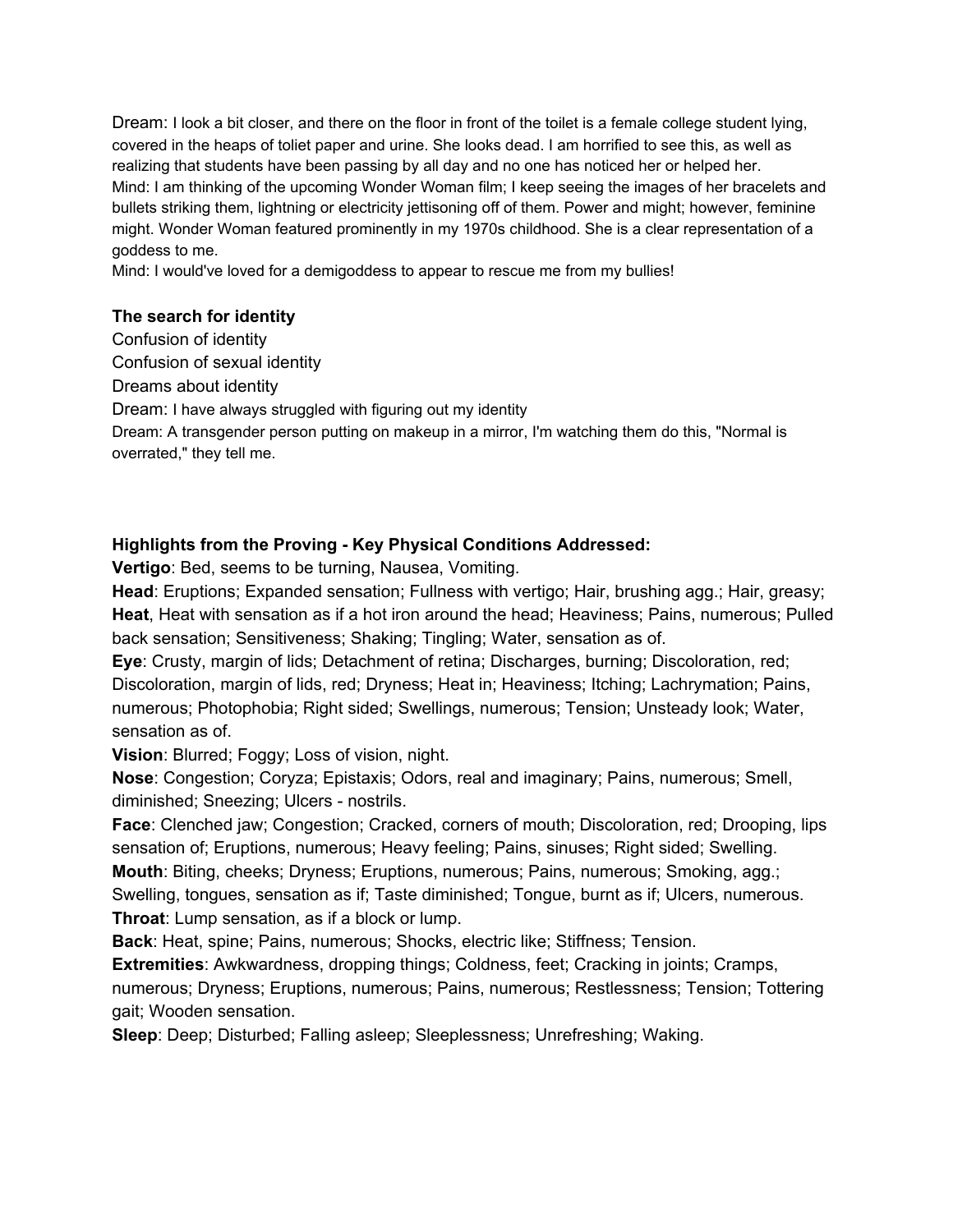-Proactive

-Swift, cunning

- Awareness of the moon
- Feeling cared for, calm and relaxed
- Having sense of being held and cared for in the universal flow
- Desire to walk around the room
- Bouncing off the walls
- Desire to run away
- Want to run out so fast
- Bolt out of there
- Crying as a way of releasing feelings
- Grief blunted, not crying (opposite)
- Unfeeling, hardhearted (opposite)

-Sunshine amel.

- Desire to take wandering walks in the woods
- Desire to be in the woods, tend to the plants there
- Wild woods
- Dream: woods, camp

-water

-overflowing

-spilling

-ocean, sea

-Swimming

-Aquatic creatures

-Dream: pulled underwater by whale

-Dream: I was in water battling a great big green sea monster or dragon. I felt very weary with the battle, it seemed to drag on. I would get pulled under sometimes.

-Mind: a kind of pain, loss, slipping down to a place, I feel very alone. Very sad, for some reason want someone else to pull me out, reaching hand up.

-Dream: rain, raging flood

-Mind: warm bath amel., desire for

- waterLINE, fishing LINE, deadLINE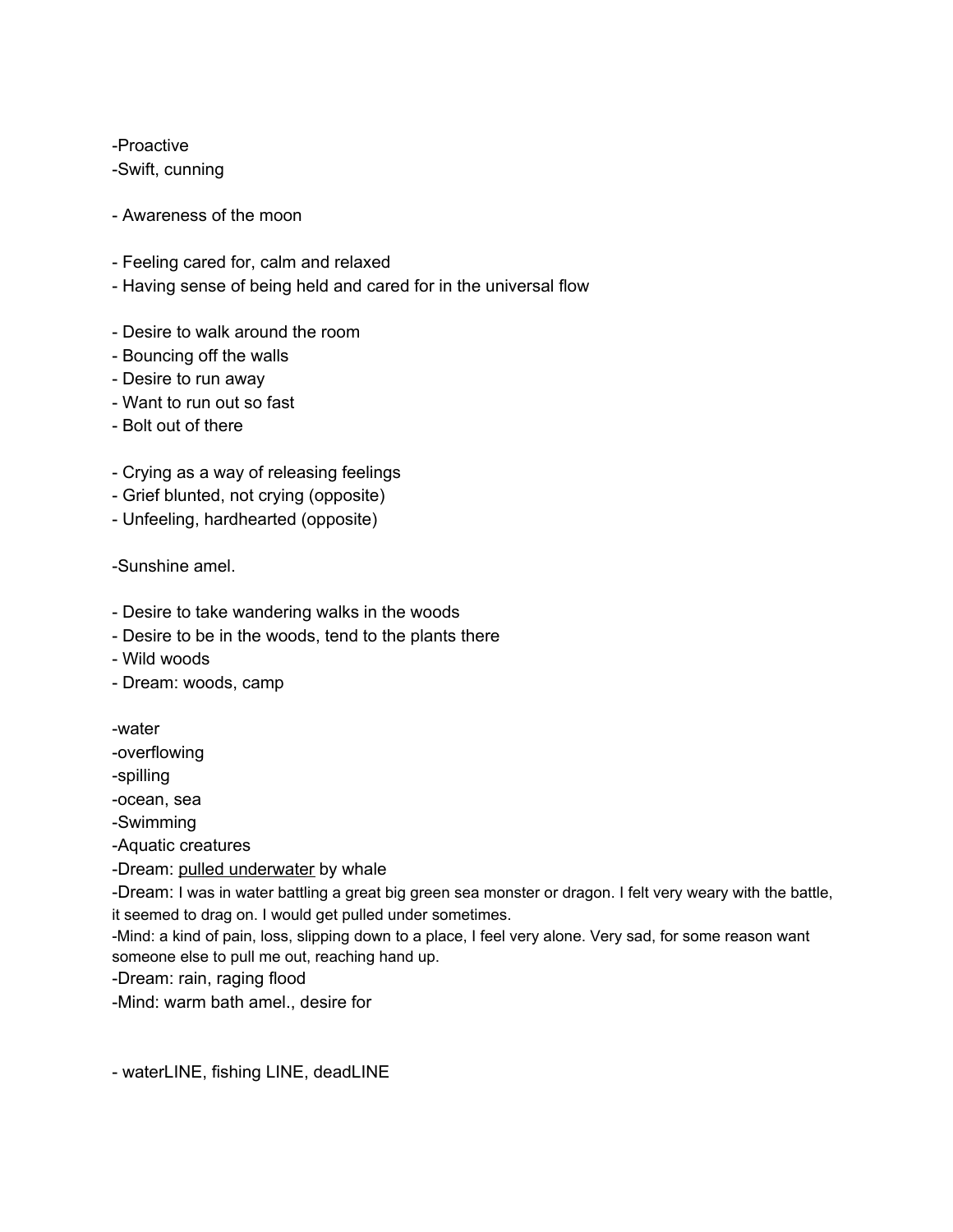-Looking at that I feel as if I'm beginning to float outside of my body. Looking at things in space from a floating perspective. I'm not even tethered. Although I'd have to be TETHERED in order for gravity not to pull me off if there were no gravity.

-new endeavors: tai chi, writing, journaling, new office space

-Images of bright colors, especially orange; yellow -Vibrant colors

--Like new love, a lover, passion -Feel so excited about life right now -Irrepressible excitement -Rowdiness, merriment

-Travel, flying

*[original list before grouping of themes, for reference if needed]* Spring Proving 2017 Mental/Emotional/Dream Themes

- Feeling accomplished. Doing something that you've wanted to do before but haven't been able to. Accomplished from hard work.

- Awareness of the moon

- Feeling drained by other people's' energies

-Feeling cared for, calm and relaxed

-Dreams of being left alone with a task at hand

-Images of bright colors, especially orange

-Feeling of confidence